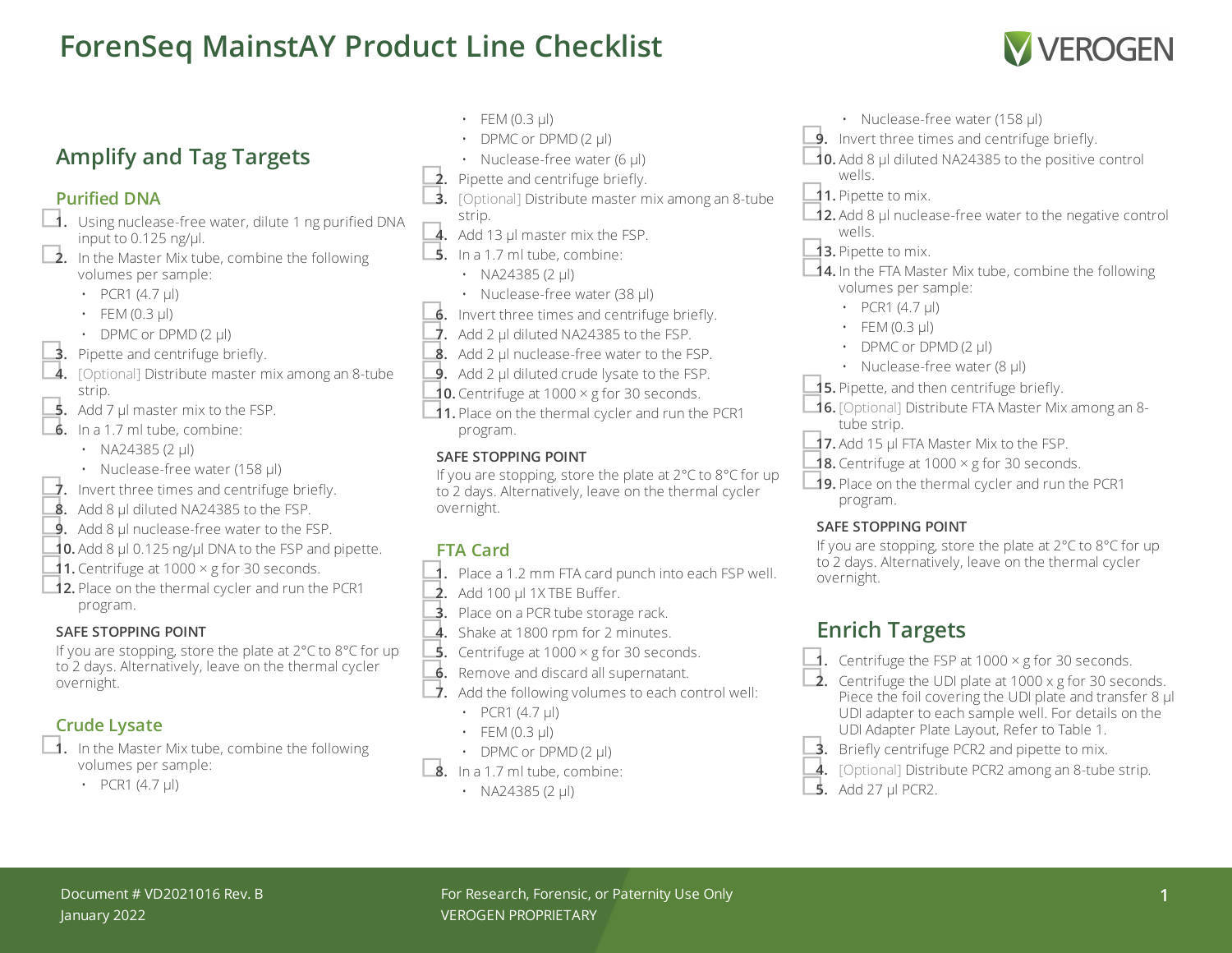# **ForenSeq MainstAY Product Line Checklist**



**Normalize Libraries**

<span id="page-1-1"></span><span id="page-1-0"></span>• LNA1 (46.8  $\mu$ I) • LNB1 (8.5 ul)

following volumes per sample:

□**1.** In the LNA1/LNB1 Master Mix tube, combine the

□**6.** Pipette to mix.

**7.** Centrifuge at 1000  $\times$  g for 30 seconds.

**8.** Place on the thermal cycler and run PCR2.

1 2 3 4 5 6 7 8 9 10 11 12

#### **Table 1 UDI Plate Layout**

|               |    |                                                                              | . C | $\circ$ |  | $\sqrt{2}$ or $\sqrt{2}$ ivitating the set |  | <b>FULLITY LIDIGHTS</b>                                                                                                                                                                    | $\overline{2}$ . Vortex and invert several times.                                                                                                                                                    |
|---------------|----|------------------------------------------------------------------------------|-----|---------|--|--------------------------------------------|--|--------------------------------------------------------------------------------------------------------------------------------------------------------------------------------------------|------------------------------------------------------------------------------------------------------------------------------------------------------------------------------------------------------|
| $100 -$<br>01 |    | A UD UD UD UD UD UD UD UD UD UD UD UD<br>02 03 04 05 06 07 08 09 10 11 12    |     |         |  |                                            |  | $\blacktriangleleft$ . Add 45 µl SPB2 to each well of the PBP.<br>$\mathcal{P}$<br>Centrifuge the sealed FSP at $1000 \times g$ for 30<br>seconds.                                         | Transfer to a reagent reservoir.<br>4. Add 45 µl LNA1/LNB1 Master Mix to the NWP.<br>To clear any aspirated beads, place the PLP on the                                                              |
| 100<br>13     |    | B UD UD UD UD UD UD UD UD UD UD UD UD UD<br>14 15 16 17 18 19 20 21 22 23 24 |     |         |  |                                            |  | _3.<br>Transfer 45 µl reaction from each well of the FSP to<br>the corresponding well of the PBP.<br>4. Discard the FSP plate.<br>Seal the PBP and shake at 1800 rpm for 2 minutes.<br>-5. | magnetic stand until clear.<br>$\dot{\mathbf{6}}$ . Transfer 20 µl supernatant from the PLP to the NWP.<br>Shake at 1800 rpm for 30 minutes.                                                         |
| $100 -$<br>25 |    | CUD UD UD UD UD UD UD UD UD UD UD UD<br>26 27 28 29 30 31 32 33 34 35 36     |     |         |  |                                            |  | 6. Incubate at room temperature for 5 minutes.<br>$\overrightarrow{J}$ .<br>Place on the magnetic stand and wait until the liquid<br>is transparent ( $-5$ minutes).                       | While shaking, perform steps 9-11.<br>In the 0.1 N HP3 tube, combine the following<br>9.<br>volumes per sample:<br>• Nuclease-free water (33.3 µl)                                                   |
| 100<br>37     |    | D UD UD UD UD UD UD UD UD UD UD UD UD<br>38 39 40 41 42 43 44 45 46 47 48    |     |         |  |                                            |  | Remove and discard all supernatant.<br>-8.<br>Keep on the magnetic stand and wash as follows.<br>9.<br><b>a.</b> Add 200 µl fresh 80% EtOH to each well.                                   | • HP3 (1.8 $\mu$ I)<br><b>10.</b> Invert several times and set aside.<br>11. Add 30 µl LNS2 to the NLP.                                                                                              |
| 100<br>49     |    | E UD UD UD UD UD UD UD UD UD UD UD UD<br>50 51 52 53 54 55 56 57 58 59 60    |     |         |  |                                            |  | <b>b.</b> Incubate for 30 seconds.<br>$\mathbf{c}$ . Remove and discard all supernatant.<br>$\triangle$ 0. Wash a second time.                                                             | 12. Immediately after shaking, place the NWP on the<br>magnetic stand until clear.<br>13. Remove and discard all supernatant.                                                                        |
|               | 62 | FUD UD UD UD UD UD UD UD UD UD UD UD UD<br>63 64 65 66 67 68 69 70 71 72     |     |         |  |                                            |  | 11. With a 20 µl pipette, remove residual EtOH from<br>each well<br>12. Remove from the magnetic stand.                                                                                    | 14. Remove from the magnetic stand.<br><b>15.</b> Wash as follows.<br><b>a.</b> Add 45 µl LNW1 to each well.                                                                                         |
| 73            |    | GUD UD UD UD UD UD UD UD UD UD UD UD UD<br>74 75 76 77 78 79 80 81 82 83 84  |     |         |  |                                            |  | 13. Add 52.5 µl RSB to each well.<br>14. Seal and shake at 1800 rpm for 2 minutes.<br>15. If the beads are not fully resuspended, pipette to                                               | <b>b.</b> Shake at 1800 rpm for 5 minutes.<br>$\frac{1}{\sqrt{2}}$ . Place on the magnetic stand until clear.<br>d. Remove and discard all supernatant.<br><b>e.</b> Remove from the magnetic stand. |
| 85            |    | H UD UD UD UD UD UD UD UD UD UD UD UD<br>86 87 88 89 90 91 92 93 94 95 96    |     |         |  |                                            |  | mix or reshake at 1800 rpm for 2 minutes.<br>16. Incubate at room temperature for 2 minutes.<br>17. Place on the magnetic stand and wait until the liquid<br>is clear $(-2$ minutes).      | <b>16.</b> Wash a <b>second</b> time.<br><b>17.</b> Centrifuge at $1000 \times g$ for 30 seconds.<br>18. Place on the magnetic stand until clear.                                                    |
|               |    |                                                                              |     |         |  |                                            |  | $\triangle$ 18. Transfer 50 µl supernatant from each well of the<br>PBP to the corresponding well of the PLP.<br><b>19.</b> Seal and centrifuge at 1000 $\times$ g for 30 seconds.         | <b>19.</b> Remove residual LNW1.<br><b>20.</b> Remove from the magnetic stand.                                                                                                                       |

#### **SAFE STOPPING POINT**

If you are stopping, store the plate at 2°C to 8°C for up to 7 days. Alternatively, leave on the thermal cycler overnight.

# **Purify Libraries**